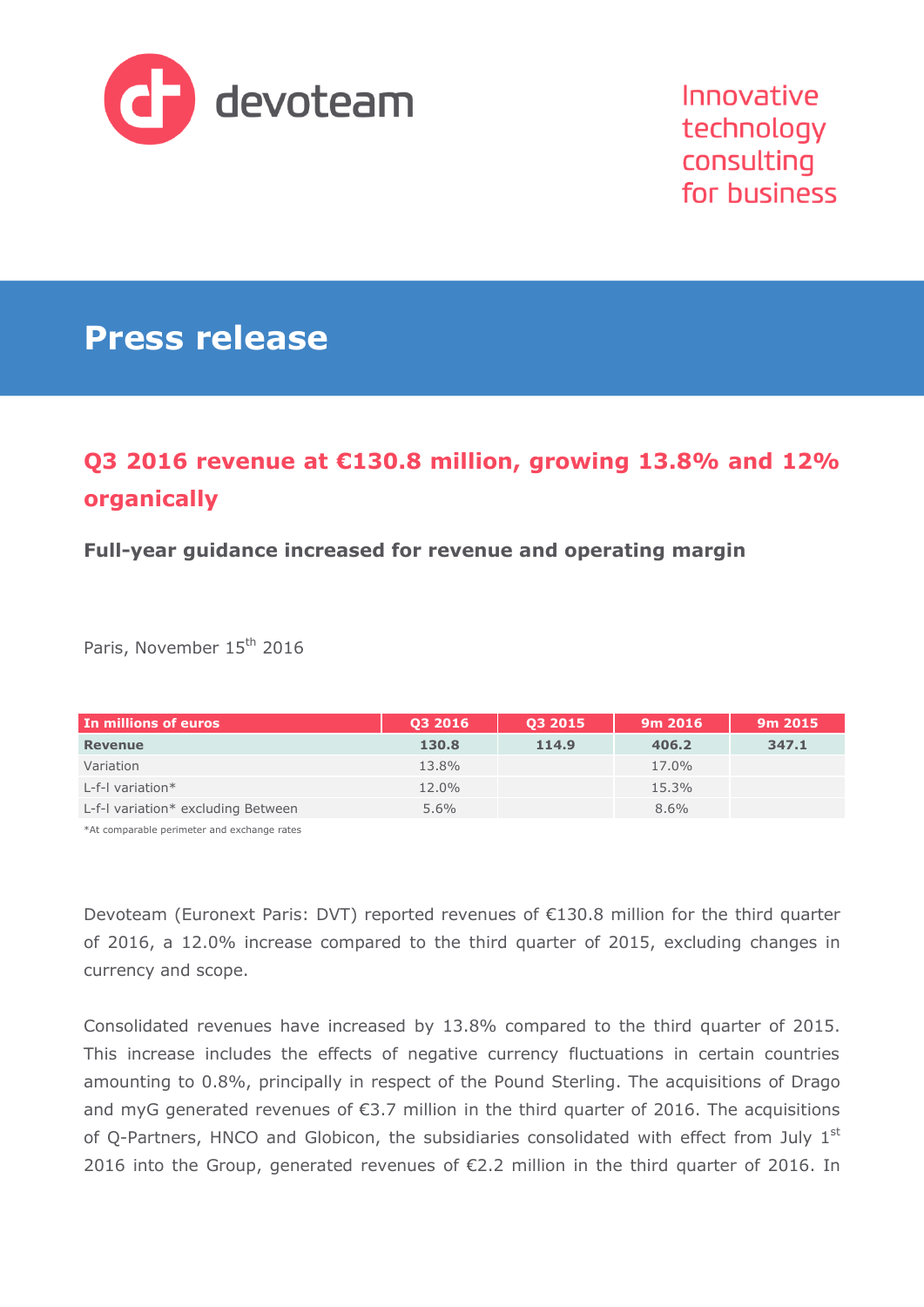respect to the divested operations, Grimstad in Norway and Genesis in Switzerland contributed €2.8 million of consolidated revenues in the third quarter of 2015.

The SMACS offers are still driving the growth of the Group. It represented 38% of revenue at the end of September 2016 (excluding Between, Be Team and changes in scope) and grew 25% compared to the same period in 2015.

## **Analysis of Q3 2016 revenue by region**

**France** generated revenues of €54.6 million in the third quarter of 2016, representing a growth of 11.2% organically, driven by the Cloud offers and the growth initiatives.

**Northern Europe and Benelux** (excluding Between) achieved revenues of €26.3 million at constant exchange rates and perimeter, representing a growth of 2.2%, driven primarily in Denmark and Belgium.

The **Central Europe** region achieved revenues of €12.0 million, representing an organic decrease of 6.6%. This is primarily due to the seasonality of license sales in the region and the slowdown in subcontracted Telecoms work within our operations in Germany experienced in the third quarter. Conversely, the country has improved its long-term growth drivers. In the second half of 2016, both the number of billable employees and the utilization rate are increasing.

**Rest of the world** reported revenues of €18.8 million, growing 4.7% organically compared to the third quarter of 2015.

**Between**, the broker activity in the Netherlands, pursued the rapid growth and generated revenues of €19.2 million during the third quarter of 2016.

## **Headcount and utilization rate**

As of September  $30<sup>th</sup>$  2016, the Group employed 4 119 people compared to 4 002 people as of June  $30<sup>th</sup>$  2016. The acquisitions of Q-Partners, HNCO and Globicon resulted in the integration of 55 people and the disposal of the Swiss entity reduced the headcount by 20 people on July  $1<sup>st</sup>$  2016. When excluding the changes in scope, the headcount rose by 82 people catching up, as previously announced, the slight slowdown experienced in the second quarter of 2016.

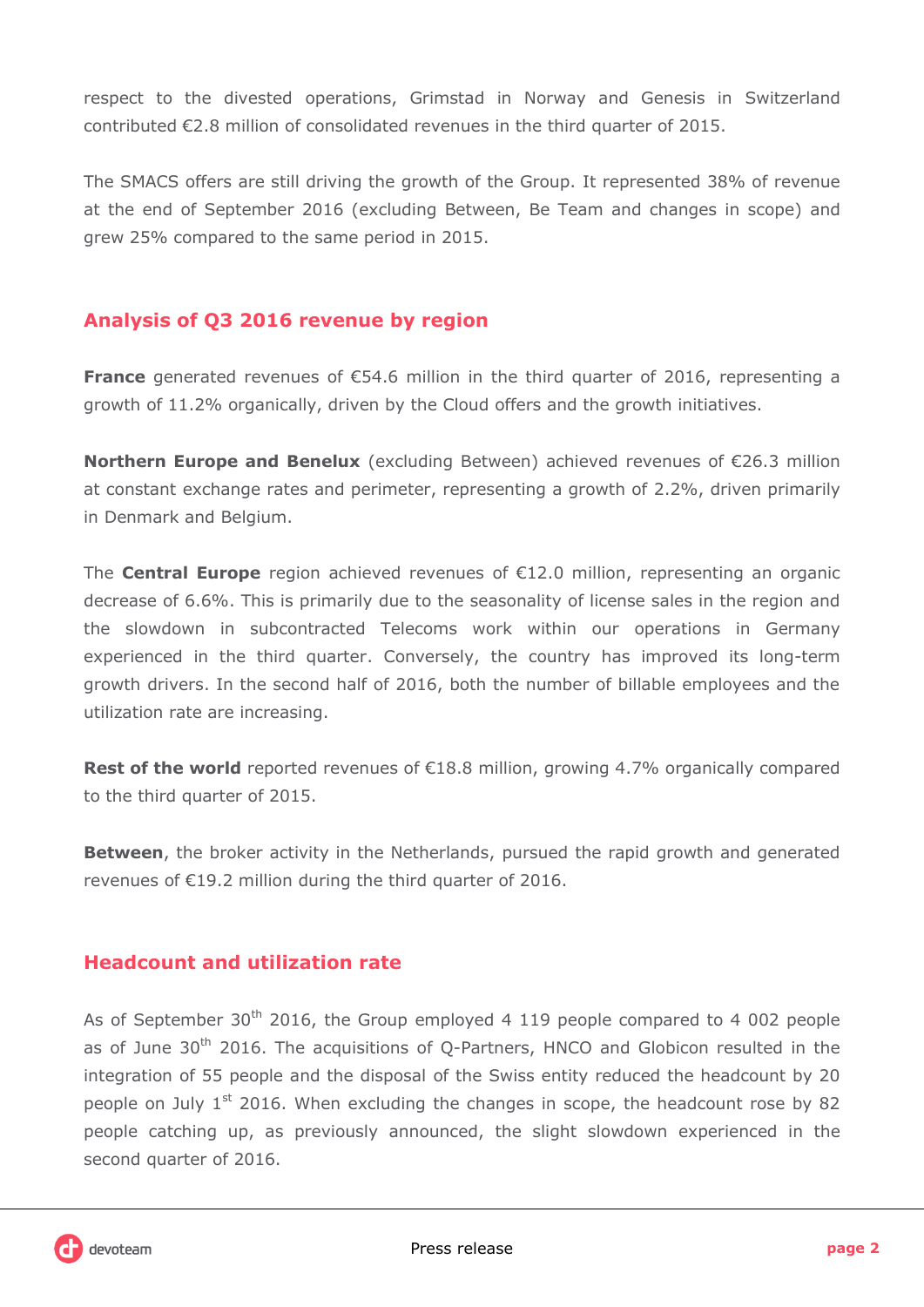The ratio of billable headcount to total headcount improved to 85.0% compared to June 30<sup>th</sup> 2016.

On the third quarter, the Group showed a utilization rate of internal resources excluding divestments at 85.5%, against 85.1% in the second quarter of 2016.

## **2016 outlook**

Based on the performance of the third quarter of 2016, the revenue for the year 2016 should grow 13% compared to 2015 and should be in the high range of the guidance released previously. The operating margin should be close to 8.5% of the revenue.

## **Financial calendar**

| Press release after market closed |                           |                     |  |
|-----------------------------------|---------------------------|---------------------|--|
| 04 2016                           | 01 2017                   | 2020 strategic plan |  |
| March $1st$ 2017                  | May 16 <sup>th</sup> 2017 | January 19th 2017   |  |

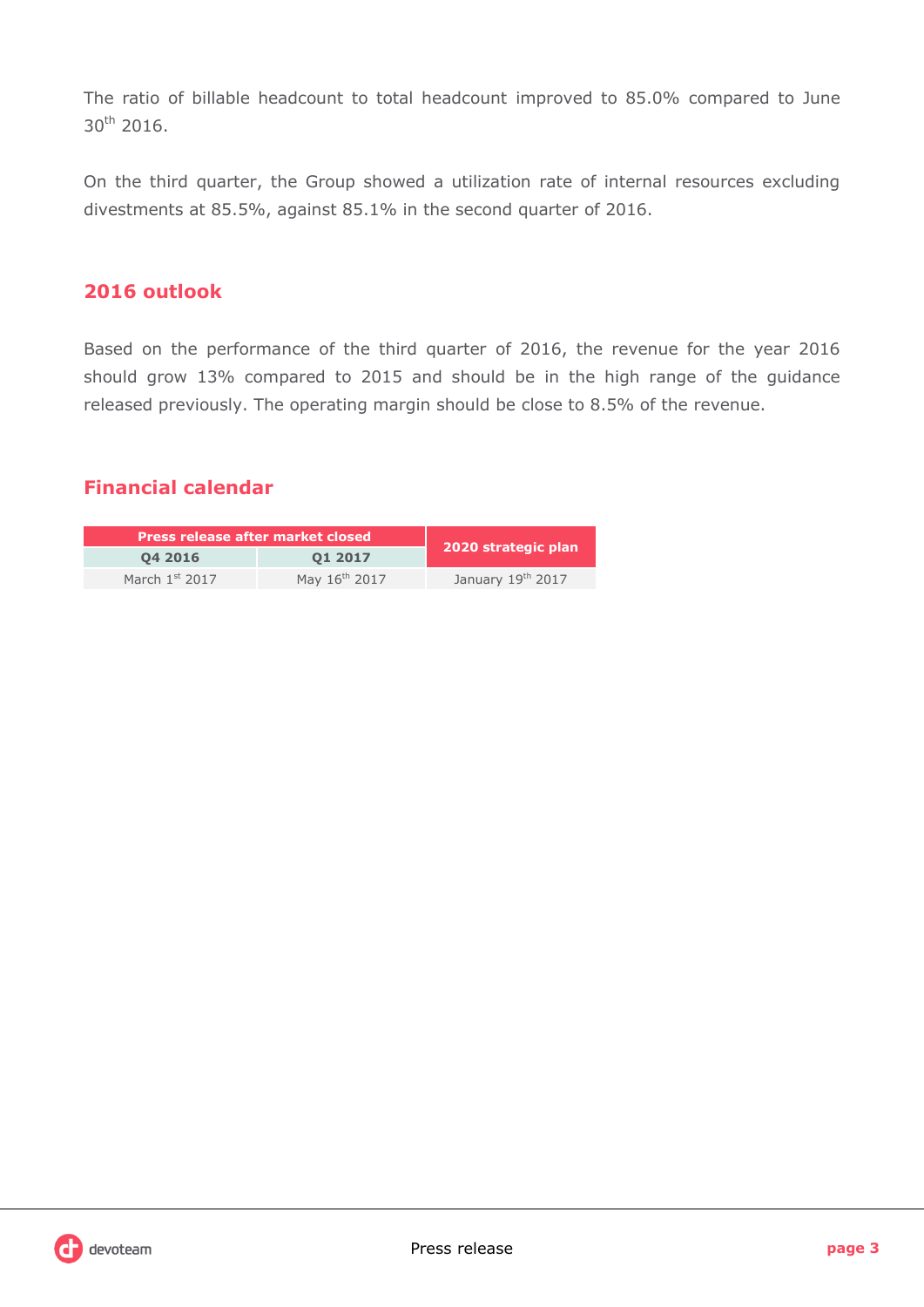## **Appendix**

## **Revenue by region**

| In millions of euros                 | Q3 2016 | Q3 2015 | 9m 2016 | 9m 2015 |
|--------------------------------------|---------|---------|---------|---------|
| <b>France</b>                        | 54.6    | 49.0    | 169.9   | 150.4   |
| Variation                            | 11.5%   |         | 12.9%   |         |
| L-f-I variation                      | 11.2%   |         | 12.6%   |         |
| <b>Northern Europe &amp; Benelux</b> | 26.3    | 25.2    | 84.7    | 80.5    |
| Variation                            | 4.5%    |         | 5.3%    |         |
| L-f-I variation                      | 2.2%    |         | 6.5%    |         |
| <b>Central Europe</b>                | 12.0    | 11.9    | 34.7    | 34.3    |
| Variation                            | 0.9%    |         | $1.2\%$ |         |
| L-f-I variation                      | $-6.6%$ |         | $-1.4%$ |         |
| <b>Rest of the world</b>             | 18.8    | 14.9    | 56.4    | 41.2    |
| Variation                            | 26.5%   |         | 36.8%   |         |
| L-f-I variation                      | 4.7%    |         | 11.1%   |         |
| <b>Corporate</b>                     | (0.2)   | 0.0     | (0.3)   | (0.1)   |
| <b>Between</b>                       | 19.2    | 11.2    | 56.5    | 30.7    |
| Variation                            | 71.8%   |         | 84.2%   |         |
| L-f-I variation                      | 71.8%   |         | 84.2%   |         |
| <b>Divestments (2015-2016)</b>       | 0.0     | 2.8     | 4.2     | 10.0    |
| <b>Total</b>                         | 130.8   | 114.9   | 406.2   | 347.1   |
| Variation                            | 13.8%   |         | 17.0%   |         |
| L-f-I variation                      | 12.0%   |         | 15.3%   |         |
| L-f-I variation excluding Between    | 5.6%    |         | 8.6%    |         |

Of which contribution of the acquisitions:

| In millions of euros                                      | 03 2016 | Q3 2015                  | 9m 2016 | 9m 2015                  |
|-----------------------------------------------------------|---------|--------------------------|---------|--------------------------|
| <b>France</b>                                             | 0.1     | $\overline{\phantom{0}}$ | 0.5     |                          |
| myG France, consolidated as of October 1st 2015           | 0.1     | $\overline{\phantom{a}}$ | 0.5     |                          |
| <b>Northern Europe &amp; Benelux</b>                      | 1.4     | $\overline{\phantom{a}}$ | 1.4     |                          |
| HNCO, consolidated as of July 1st 2016                    | 0.7     |                          | 0.7     |                          |
| Globicon, consolidated as of July 1 <sup>st</sup> 2016    | 0.5     | $\overline{\phantom{a}}$ | 0.5     |                          |
| <b>Central Europe</b>                                     | 0.9     | $\overline{\phantom{a}}$ | 0.9     |                          |
| Q-Partners Consulting, consolidated as of July $1st$ 2016 | 0.9     | $\sim$                   | 0.9     |                          |
| <b>Rest of the world</b>                                  | 3.5     | $\overline{\phantom{a}}$ | 11.3    |                          |
| Drago, consolidated as of October 1st 2015                | 3.5     | $\overline{\phantom{a}}$ | 11.2    | $\overline{\phantom{a}}$ |
| myG Spain, consolidated as of October 1st 2015            | 0.0     | $\,$ $\,$                | 0.1     |                          |

## **Utilization rate of internal resources excluding divested entities**

| 83.2% | 84.7% | 85.2% | 84.9% | 84.5% | 82.9% | 85.1% | $85.5\%$ |
|-------|-------|-------|-------|-------|-------|-------|----------|



I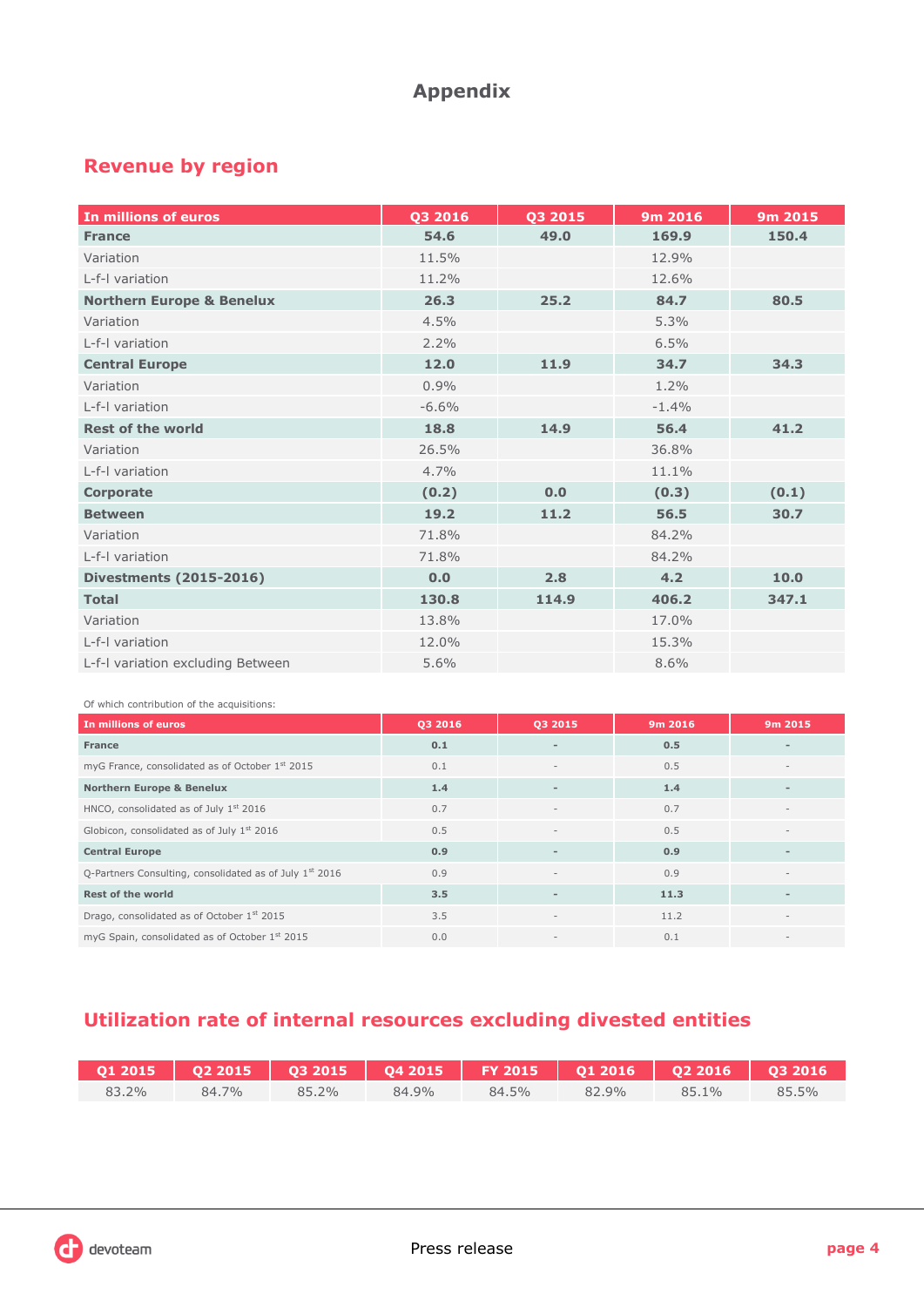## **Changes in exchange rates**

| For $C1$        | <b>Average rate</b><br>9m 2016 | <b>Average rate</b><br>9m 2015 | <b>Variation</b> |
|-----------------|--------------------------------|--------------------------------|------------------|
| UAE dirham      | 4.099                          | 4.096                          | $-0.1%$          |
| Swiss franc     | 1.094                          | 1.062                          | $-2.8%$          |
| Czech koruna    | 27.035                         | 27.337                         | $1.1\%$          |
| Danish krone    | 7.447                          | 7.457                          | $0.1\%$          |
| Algerian dinar  | 121.737                        | 108.826                        | $-10.6%$         |
| Pound sterling  | 0.803                          | 0.728                          | $-9.3%$          |
| Moroccan dirham | 10.883                         | 10.749                         | $-1.2%$          |
| Mexican peso    | 20.414                         | 17.349                         | $-15.0%$         |
| Norwegian krone | 9.380                          | 8.807                          | $-6.1\%$         |
| Zloty           | 4.358                          | 4.152                          | $-4.7%$          |
| Tunisian dinar  | 2.348                          | 2.164                          | $-7.8%$          |
| Turkish lira    | 3.276                          | 2.963                          | $-9.6%$          |

## **Glossary**

Like-for-like or l-f-l variation: variation at comparable perimeter and exchange rates

France: French operations including the two nearshore centers in Morocco and Spain

Northern Europe & Benelux: Belgium, Denmark, United-Kingdom, Luxembourg, Netherlands excluding Between, and Norway excluding divested activities

Central Europe: Austria, Czech Republic, Germany and Poland

Rest of the world: Middle East, Algeria, Spain excluding nearshore, Italy, Morocco excluding nearshore, Mexico, Tunisia and Turkey

Corporate & other: headquarter activities which cannot be allocated directly to the operational regions. It also includes some non-significant remaining activities of the discontinued businesses in France (mainly outsourcing)

Between: the " Between" subsidiary in the Netherlands, specializing in " sourcing" of IT professionals, has a relatively volatile revenue to the extent that , according to the contracts concluded and the type of missions carried out, turnover recognized in the consolidated accounts is either gross margin contracts or the entire client billing. Consequently, the Group separates this activity to calculate its growth aggregates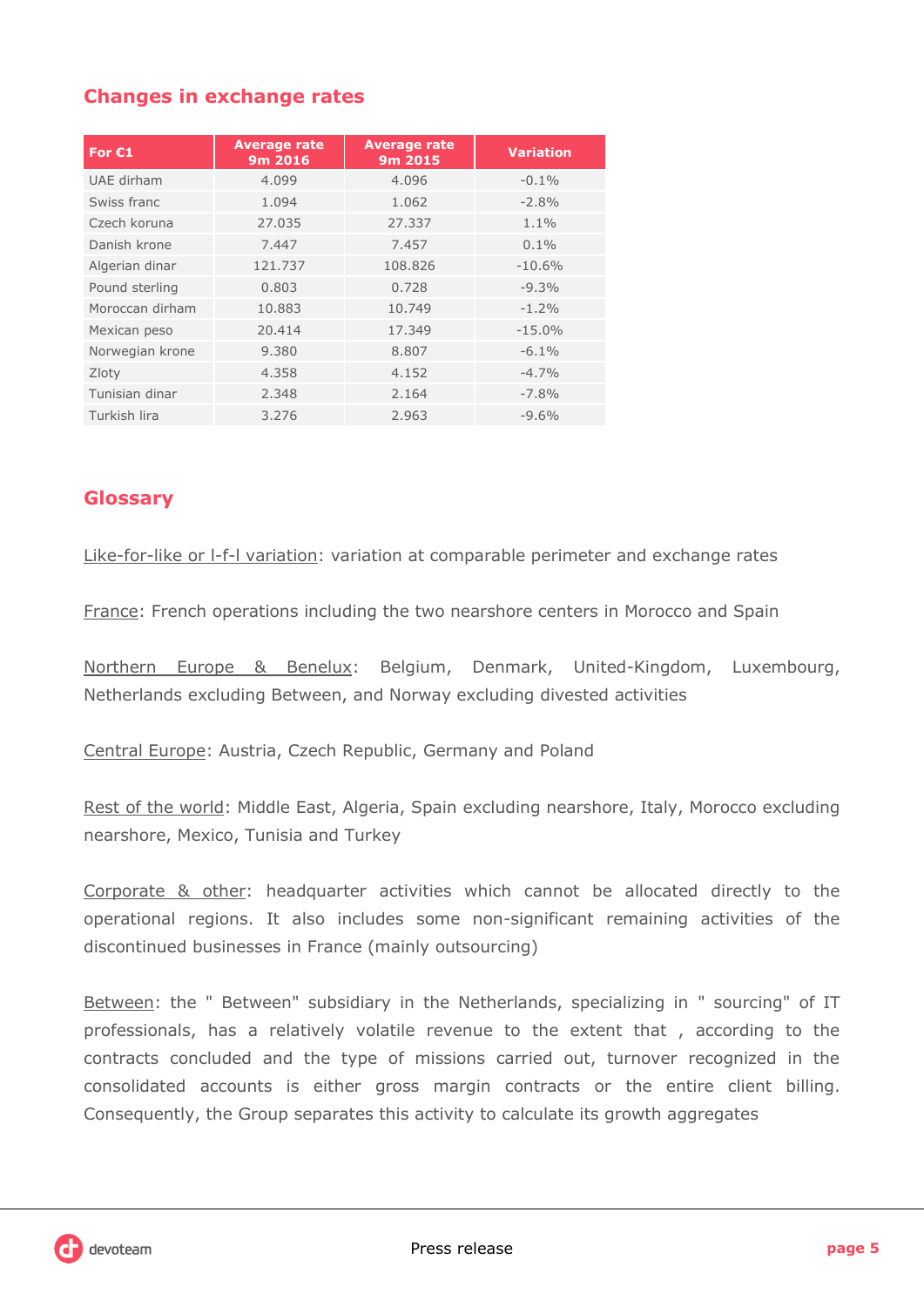Divestments (2015-2016) or discontinued activities: in 2016, discontinued activities include Grimstad activities in Norway, deconsolidated as of May,  $1<sup>st</sup>$  2016, and Devoteam Genesis, deconsolidated as of July,  $1<sup>st</sup>$  2016. In 2015, they also include Exa ECS, deconsolidated as of April 1st, 2015

Utilization rate of resources: number of working days of billable employees that were billed to a client compared to the total number of available days excluding holidays

Operating margin: current operating result excluding the cost of share-based payments and the amortization of intangible assets resulting from acquisitions.